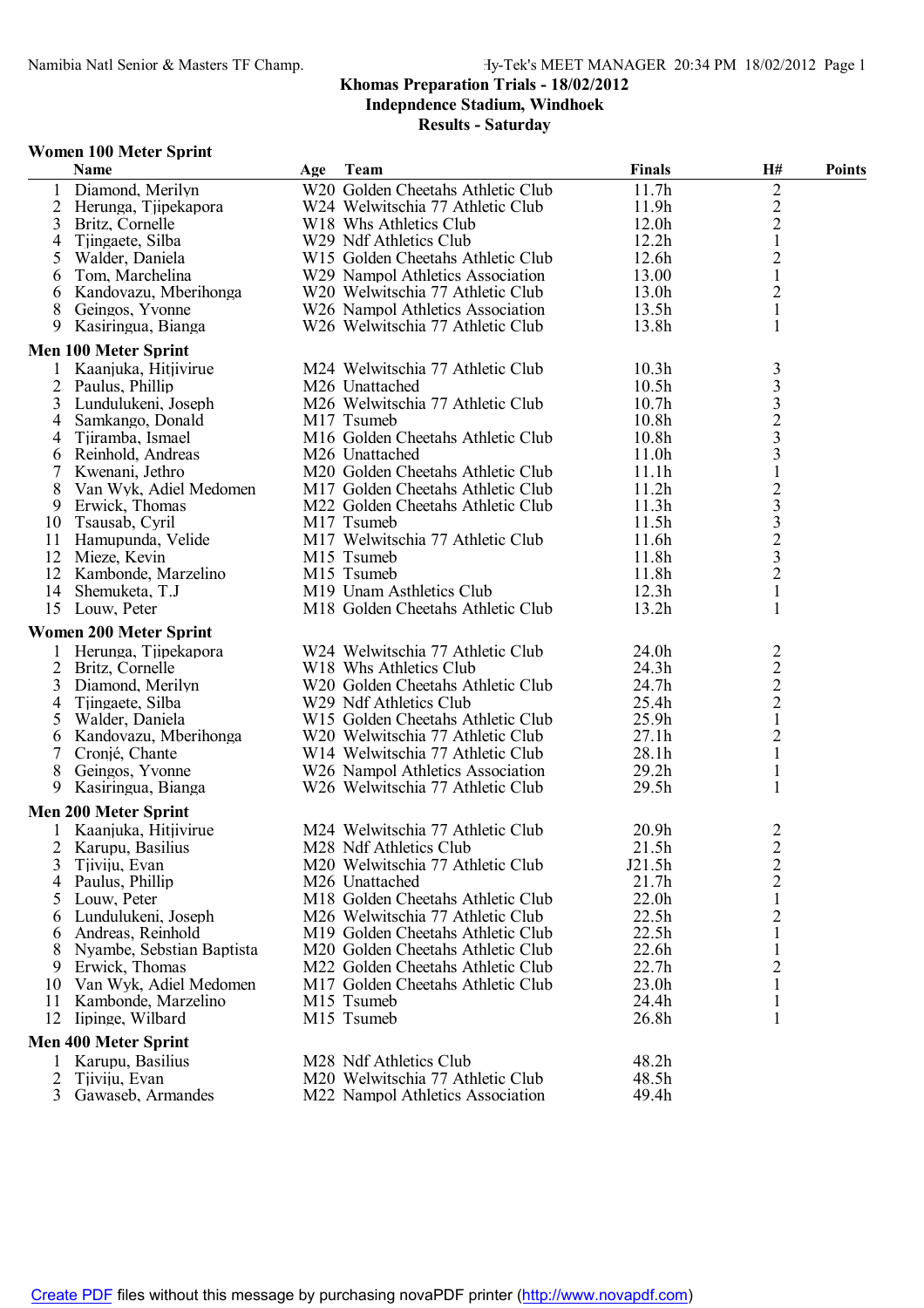## **Khomas Preparation Trials - 18/02/2012 Indepndence Stadium, Windhoek**

#### **Results - Saturday**

|              | (Men 400 Meter Sprint)                                            |                                                                                                  |                            |
|--------------|-------------------------------------------------------------------|--------------------------------------------------------------------------------------------------|----------------------------|
|              | 4 Erwick, Thomas<br>5 Nyambe, Sebstian Baptista<br>6 Mieze, Kevin | M22 Golden Cheetahs Athletic Club<br>M <sub>20</sub> Golden Cheetahs Athletic Club<br>M15 Tsumeb | 50.1h<br>51.6h<br>55.7h    |
|              | <b>Women 800 Meter Run</b>                                        |                                                                                                  |                            |
|              | 1 Haitope, Ester                                                  | W <sub>21</sub> Ohangwena Stars Athletic Club                                                    | 2:32.1h                    |
|              | <b>Men 800 Meter Run</b>                                          |                                                                                                  |                            |
|              | 1 Shipopyeni, Johannes                                            | M22 Golden Cheetahs Athletic Club                                                                | 1:59.4h                    |
|              | 2 Haufiku, Ebenezer                                               | M18 Oshakati Athletics Club                                                                      | 2:04.4h                    |
|              | 3 Hamutenya, Immanuel                                             | M26 Golden Cheetahs Athletic Club                                                                | 2:10.3h                    |
|              | 4 Nambahu, Petrus                                                 | M <sub>27</sub> Unam Asthletics Club                                                             | 2:23.8h                    |
|              | --- Gawaseb, Armandes                                             | M22 Nampol Athletics Association                                                                 | <b>DNF</b>                 |
|              | Women 1500 Meter Run                                              |                                                                                                  |                            |
|              | 1 Haitope, Lavinia                                                | W29 Nampol Athletics Association                                                                 | 4:41.1h                    |
|              | 2 Ekandjo, Nangula                                                | W21 Welwitschia 77 Athletic Club                                                                 | 4:58.1h                    |
|              | Men 1500 Meter Run                                                |                                                                                                  |                            |
|              | 1 Haufiku, Ebenezer                                               | M18 Oshakati Athletics Club                                                                      | 4:27.9h                    |
|              | 2 Nambahu, Petrus                                                 | M27 Unam Asthletics Club                                                                         | 4:55.9h                    |
|              | 3 Tjetara, Uaoropara                                              | M22 Welwitschia 77 Athletic Club                                                                 | 5:07.9h                    |
|              | <b>Women 100 Meter Hurdles</b>                                    |                                                                                                  |                            |
|              | 1 Klaasman, Lelanie                                               | W24 Nampol Athletics Association                                                                 | 15.9h                      |
|              | 2 Britz, Eilene                                                   | W <sub>15</sub> Whs Athletics Club                                                               | 16.3h                      |
|              | 3 Katiitae, Rejoice<br>4 Engels, Chrizelda                        | W16 Golden Cheetahs Athletic Club<br>W15 Welwitschia 77 Athletic Club                            | 17.4h<br>18.0h             |
|              |                                                                   |                                                                                                  |                            |
|              | <b>Men 110 Meter Hurdles</b>                                      |                                                                                                  |                            |
|              | 1 Pieterse, Fred-Charles                                          | M19 Welwitschia 77 Athletic Club<br>M15 Tsumeb                                                   | 15.7 <sub>h</sub><br>16.1h |
|              | 2 Mieze, Kevin                                                    |                                                                                                  |                            |
|              | <b>Women High Jump</b>                                            |                                                                                                  |                            |
|              | 1 Garbers, Juzelri                                                | W14 Welwitschia 77 Athletic Club                                                                 | 1.55m                      |
|              | 2 Kotze, Madelein                                                 | W33 Whs Athletics Club                                                                           | 1.50m                      |
|              | Men High Jump                                                     |                                                                                                  |                            |
|              | 1 Kwenani, Jethro                                                 | M20 Golden Cheetahs Athletic Club                                                                | 1.85m                      |
|              | 2 Haiduwa, Marvin                                                 | M16 Unattached                                                                                   | 1.65m                      |
|              | <b>Women Long Jump</b>                                            |                                                                                                  |                            |
| $\mathbf{1}$ | Tom, Marchelina                                                   | W29 Nampol Athletics Association                                                                 | 5.22m                      |
|              | 2 Britz, Cornelle                                                 | W18 Whs Athletics Club                                                                           | 5.18m                      |
| 3<br>3       | Klaasman, Lelanie<br>Walder, Daniela                              | W24 Nampol Athletics Association<br>W15 Golden Cheetahs Athletic Club                            | 5.11m<br>5.11m             |
| 5            | Nekundi, Susanna                                                  | W17 Tsumeb                                                                                       | 4.77m                      |
|              | 6 Katjitae, Rejoice                                               | W16 Golden Cheetahs Athletic Club                                                                | 4.76m                      |
| 7            | Cronjé, Chante                                                    | W14 Welwitschia 77 Athletic Club                                                                 | 4.75m                      |
|              | <b>Men Long Jump</b>                                              |                                                                                                  |                            |
| 1            | Kotze, Pieter                                                     | M <sub>16</sub> Tsumeb                                                                           | 6.67m                      |
| 2            | Kwenani, Jethro                                                   | M20 Golden Cheetahs Athletic Club                                                                | 6.55m                      |
| 3            | Kaaili, Vilho                                                     | M22 Golden Cheetahs Athletic Club                                                                | 6.39m                      |
|              | 4 Van Wyk, Adiel Medomen                                          | M17 Golden Cheetahs Athletic Club                                                                | 6.27m                      |
|              | 5 Ngairo, Richard                                                 | M21 Unam Asthletics Club                                                                         | 6.06 <sub>m</sub>          |
| 6<br>7       | Nyambe, Sebstian Baptista                                         | M <sub>20</sub> Golden Cheetahs Athletic Club                                                    | 5.64m                      |
|              | Wiki, Johannes                                                    | M19 Unam Asthletics Club                                                                         | 5.55m                      |